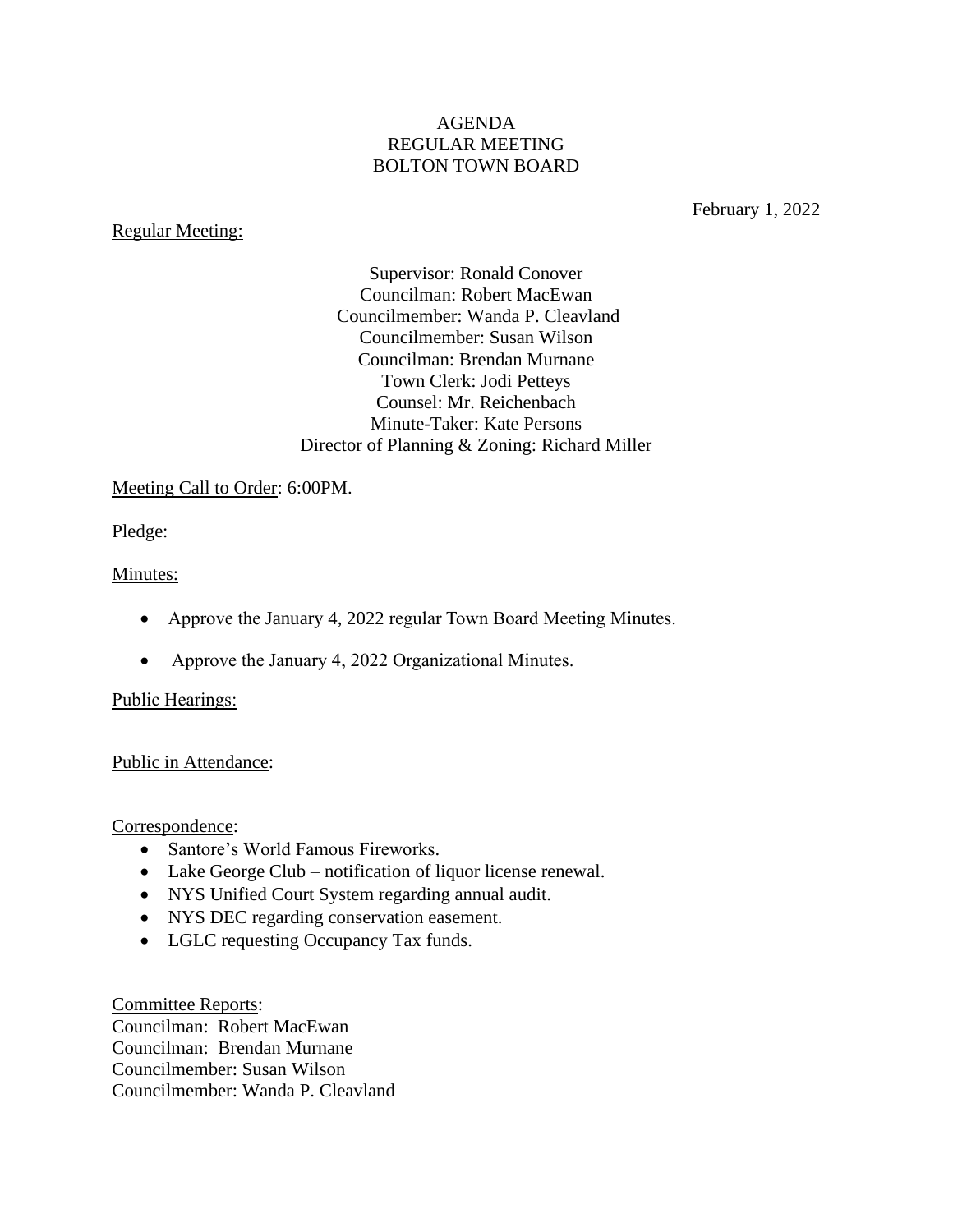Supervisors Report:

- Deposits: \$ 1,182,241.30
- Disbursements: \$512,552.48
- Town Hall opened to public on January 24. Thank you to everyone for your patience as we continue to work our way through this pandemic.
- I have provided information from our Highway Superintendent to purchase a new John Deere payloader to replace the 2012 payloader.
- Presently out to bid on Finkle Road reconstruction project.

#### New Business:

• Resolution to authorize the Town of Bolton to pledge to become a New York State Climate Smart Community as follows:

**WHEREAS**, the Town of Bolton believes that climate change poses a real and increasing threat to our local and global environments and is primarily due to the burning of fossil fuels; and

**WHEREAS**, the effects of climate change will endanger our infrastructure, economy and livelihoods; harm our farms, orchards, and ecological communities, including native fish and wildlife populations; spread invasive species and exotic diseases; reduce drinking water supplies and recreational opportunities; and pose health threats to our citizens; and

**WHEREAS**, we believe that our response to climate change provides us with an unprecedented opportunity to save money, and to build livable, energy-independent and secure communities, vibrant innovation economies, healthy and safe schools, and resilient infrastructures; and

**WHEREAS**, we believe the scale of greenhouse gas emissions reductions required for climate stabilization will require sustained and substantial efforts; and

**WHEREAS**, we believe that even if emissions were dramatically reduced today, communities would still be required to adapt to the effects of climate change for decades to come,

**IT IS HEREBY RESOLVED** that the Town of Bolton in order to reduce greenhouse gas emissions and adapt to a changing climate, adopts the New York State Climate Smart Communities Pledge, which comprises the following 10 elements:

- 1) Build a climate-smart community.
- 2) Inventory emissions, set goals, and plan for climate action.
- 3) Decrease energy use.
- 4) Shift to clean, renewable energy.
- 5) Use climate-smart materials management.
- 6) Implement climate-smart land use.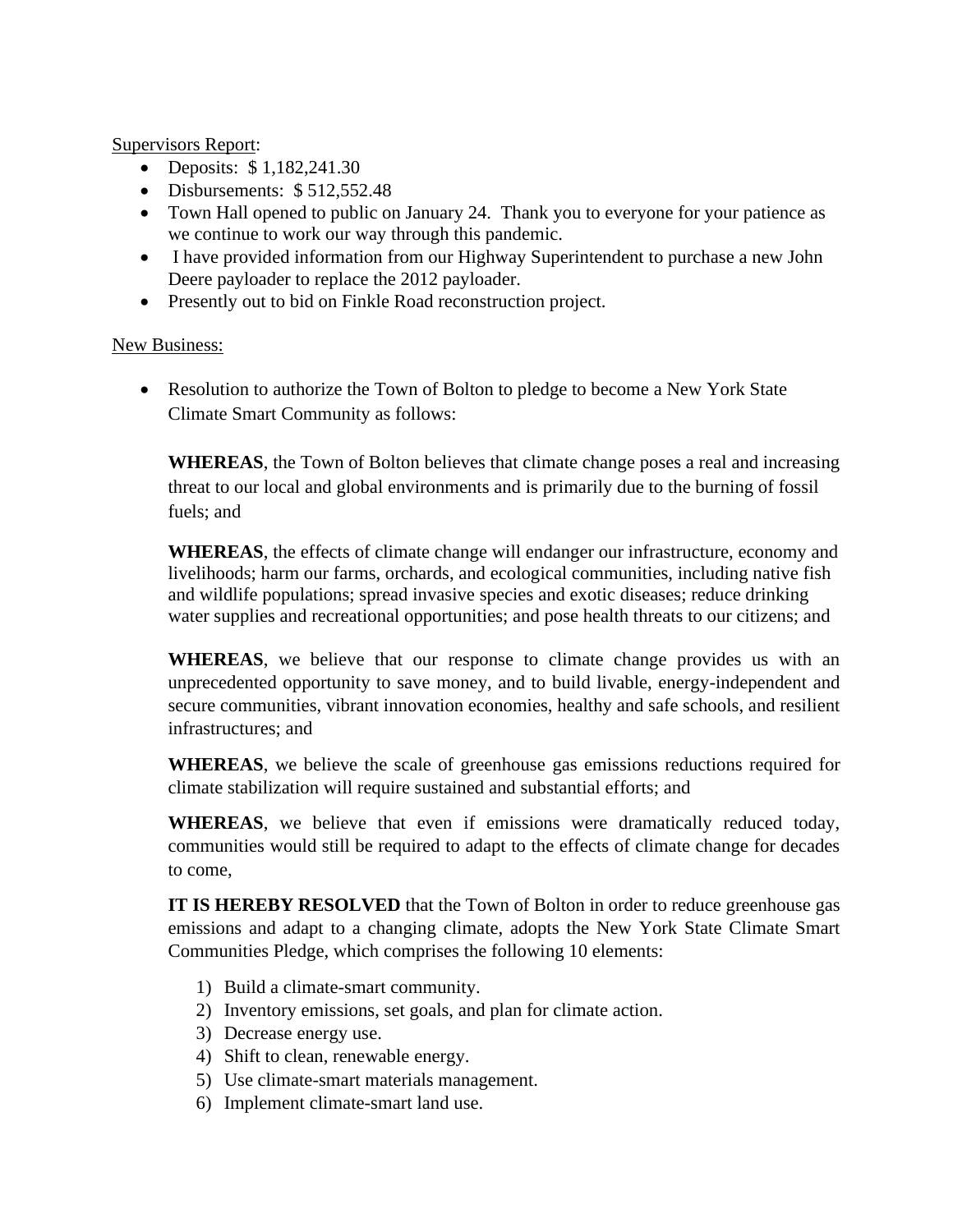- 7) Enhance community resilience to climate change.
- 8) Support a green innovation economy.
- 9) Inform and inspire the public.
- 10) Engage in an evolving process of climate action.
- Resolution to accept and approve the annual audit reports for the Supervisor's Office, Tax Collector, Town Clerk and Justice Court.
- Resolution to authorize the Town Clerk to prepare and distribute the annual resident clean-up cards.
- Resolution to authorize the Town Highway Superintendent and Town Supervisor to purchase a 2022 John Deere 624P Wheel Loader from United Construction & Forestry in the amount of \$196,875.00 and to authorize a credit of \$80,000 for 2012 John Deere 624P Loader under NYS OGS Contract #PC69403 Sourcewell #032119-JDC.

#### Public in Attendance

| TRANSFERS FOR END OF YEAR 2021: 2/1/22 Meeting |                              |            |
|------------------------------------------------|------------------------------|------------|
| To                                             | From                         | Amount     |
| <b>GENERAL:</b>                                |                              |            |
| 1670.4 Central Print/Mail CE                   | 1650.4 Central Comm CE       | \$9.00     |
| 7110.4 Parks CE                                | 7110.2 Parks EQ              | \$672.00   |
| 8010.2 Zoning/Planning EQ                      | 8010.4 Zoning/Planning CE    | \$865.00   |
| HIGHWAY:                                       |                              |            |
| 5110.4 General Repairs CE                      | 5120.4 Bridges/Culverts CE   | \$4,403.00 |
| 5130.4 Machinery CE                            | 5130.2 Machinery EQ          | \$4,048.00 |
| WATER:                                         |                              |            |
| 8310.4 Administration CE                       | 1440.4 Professional Services | \$1,279.00 |
| 8330.4 Purification CE                         | 8320.4 Source Power Pump CE  | \$3,563.00 |
| SEWER:                                         |                              |            |
| 8110.4 Administration CE                       | 1950.4 Judgments & Claims    | \$1,244.00 |
| <b>TRANSFERS FOR FEBRUARY 2022</b>             |                              |            |
| Tο                                             | From                         | Amount     |
| SEWER:                                         |                              |            |
| 8120.2 Sewage Collection EQ                    | 8130.4 Treatment/Disposal CE | \$5,804.00 |

#### ADDITIONAL TRANSFERS**:**

\$30,000.00 to be transferred to Sewer District from General Fund. The transfer will be set up as a Due To / Due From in anticipation of upcoming Quarterly Billing.